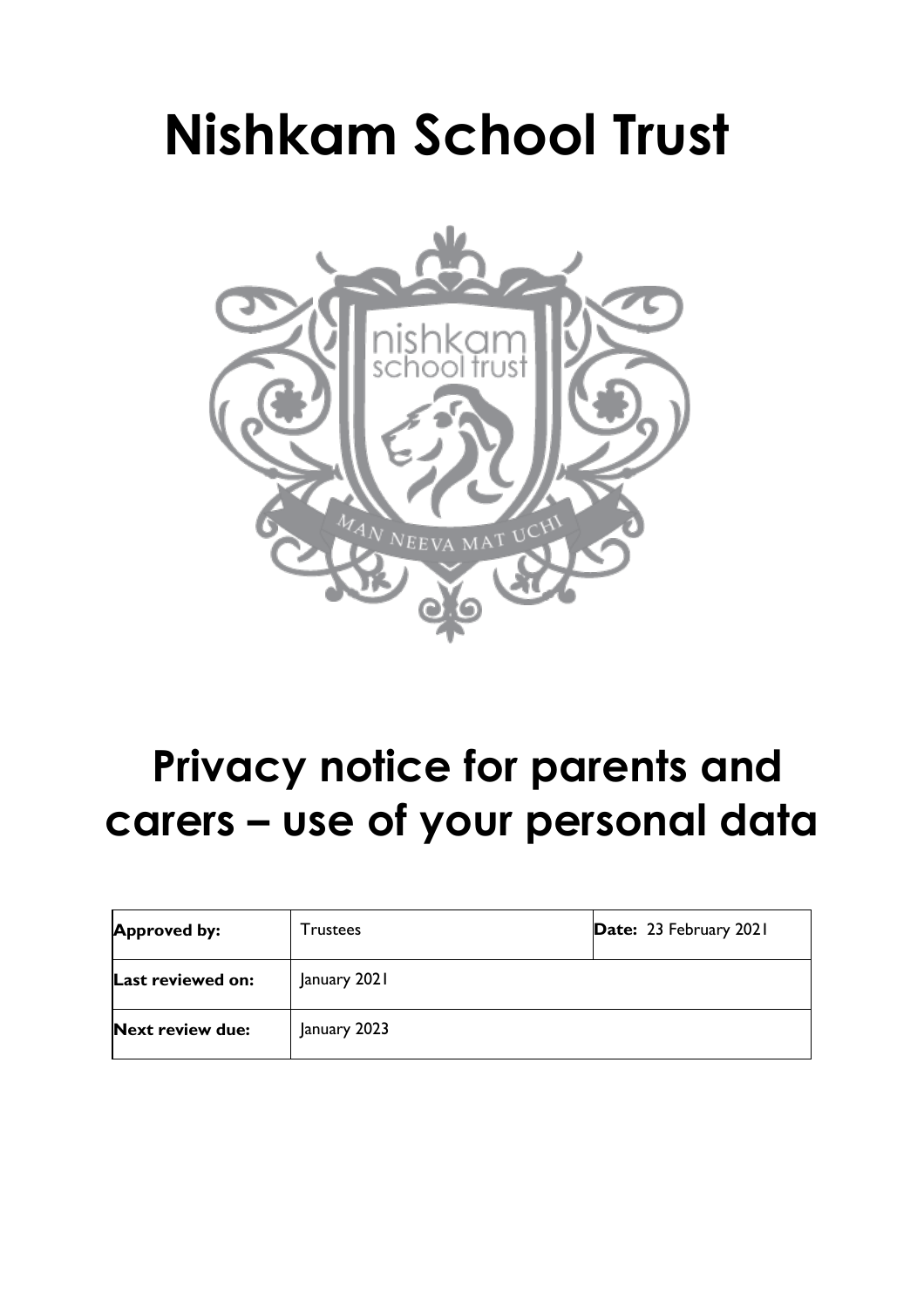# **Contents**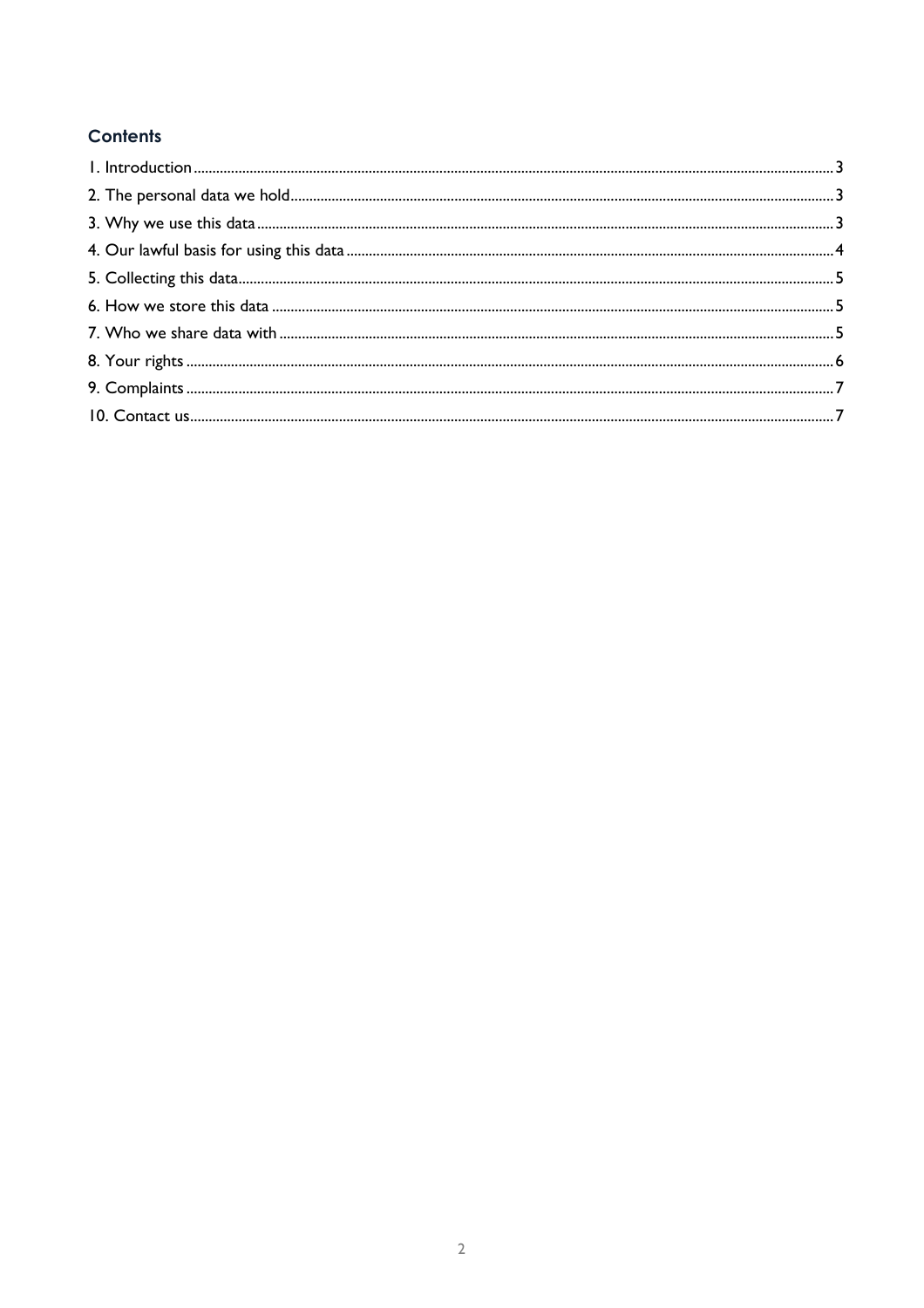#### **Our Vision and Ethos**

<span id="page-2-0"></span>Nishkam schools are Sikh ethos multi faith schools that take a distinctive approach to many traditional faith schools. The Nishkam School Trust education model is led by virtues such as, compassion, humility, service, contentment, optimism, trust and forgiveness. Virtues are prevalent throughout our teaching and learning model and are modelled by our pupils, staff and teachers. Our pupils explore the divine context of humanity and wonder of all creation and also learn from the wisdom of all religions and in doing so explore the infinite human potential to do good unconditionally. We support all pupils and staff to develop aspects of their own religious, spiritual or human identities. In service of God, we pray for guidance in this endeavour and forgiveness for the errors we may make.

# **1. Introduction**

Under data protection law, individuals have a right to be informed about how Nishkam School Trust uses any personal data that we hold about them. We comply with this right by providing 'privacy notices' (sometimes called 'fair processing notices') to individuals where we are processing their personal data.

This privacy notice explains how we collect, store and use personal data about **parents and carers of pupils at our school**.

Nishkam School Trust, Head Office, Great King St North, Birmingham, B19 2LF 0121 348 7665, is the 'data controller' for the purposes of data protection law.

Our data protection officer is Rita Patel (see 'Contact us' below).

#### <span id="page-2-1"></span>**2. The personal data we hold**

Personal data that we may collect, use, store and share (when appropriate) about you includes, but is not restricted to:

- Contact details and contact preferences (such as your name, address, email address and telephone numbers)
- Bank details
- Details of your family circumstances
- Details of any safeguarding information including court orders or professional involvement
- Records of your correspondence and contact with us
- Details of any complaints you have made

We may also collect, use, store and share (when appropriate) information about you that falls into "special categories" of more sensitive personal data. This includes, but is not restricted to, information about:

- Any health conditions you have that we need to be aware of
- Photographs and CCTV images captured in school
- Your religion, as part of our admission arrangements

We may also hold data about you that we have received from other organisations, including other schools and social services.

# <span id="page-2-2"></span>**3. Why we use this data**

We use the data listed above to:

- a) Report to you on your child's attainment and progress
- b) Keep you informed about the running of the school (such as emergency closures) and events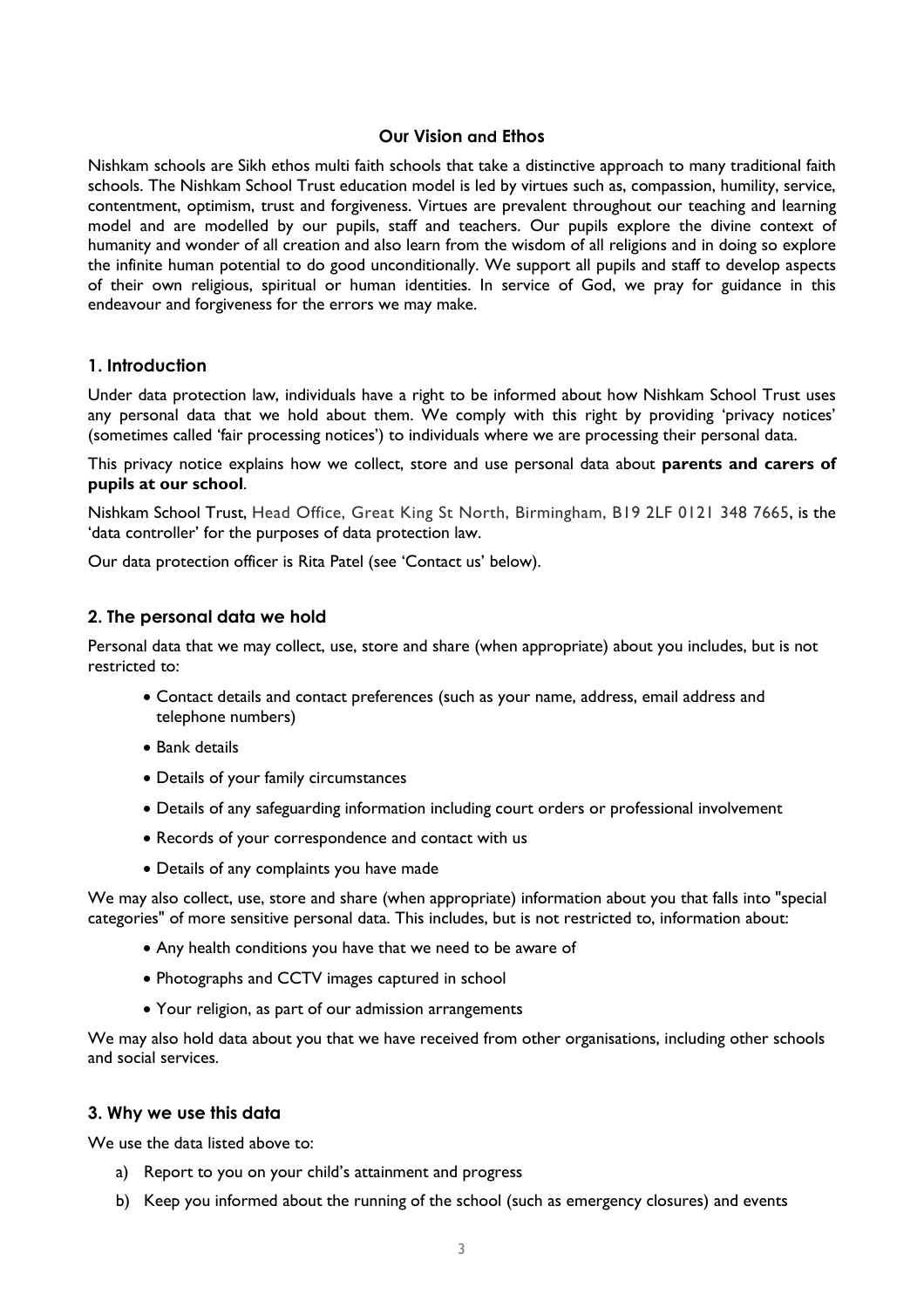- c) Process payments for school services and clubs
- d) Provide appropriate pastoral care
- e) Protect pupil welfare
- f) Administer admissions waiting lists
- g) Assess the quality of our services
- h) Carry out research
- i) Comply with our legal and statutory obligations

#### **3.1 Use of your personal data for marketing purposes**

Where you have given us consent to do so, we may send you marketing information by email or text promoting school events, campaigns, charitable causes or services that may be of interest to you.

You can withdraw consent or 'opt out' of receiving these emails and/or texts at any time by clicking on the 'Unsubscribe' link at the bottom of any such communication, or by contacting us (see 'Contact us' below).

# **3.2 Use of your personal data in automated decision making and profiling**

We do not currently process any personal data through automated decision making or profiling. If this changes in the future, we will amend any relevant privacy notices in order to explain the processing to you, including your right to object to it.

# <span id="page-3-0"></span>**4. Our lawful basis for using this data**

In law, we collect and use pupil information under the General Data Protection Regulations (GDPR) and UK law, including:

- Article 6 and Article 9 of the GDPR processing is necessary for the performance of a task carried out in the public interest.
- Education Act 1996
- Regulation 5 of the Education (Information About Individual Pupils) (England) Regulations 2013.

Where you have provided us with consent to use your data, you may withdraw this consent at any time. We will make this clear when requesting your consent, and explain how you would go about withdrawing consent if you wish to do so.

# **4.1 Our basis for using special category data**

For 'special category' data, we only collect and use it when we have both a lawful basis, as set out above, and one of the following conditions for processing as set out in data protection law:

- We have obtained your explicit consent to use your personal data in a certain way
- We need to perform or exercise an obligation or right in relation to employment, social security or social protection law
- We need to protect an individual's vital interests (i.e. protect your life or someone else's life), in situations where you're physically or legally incapable of giving consent
- The data concerned has already been made manifestly public by you
- We need to process it for the establishment, exercise or defence of legal claims
- We need to process it for reasons of substantial public interest as defined in legislation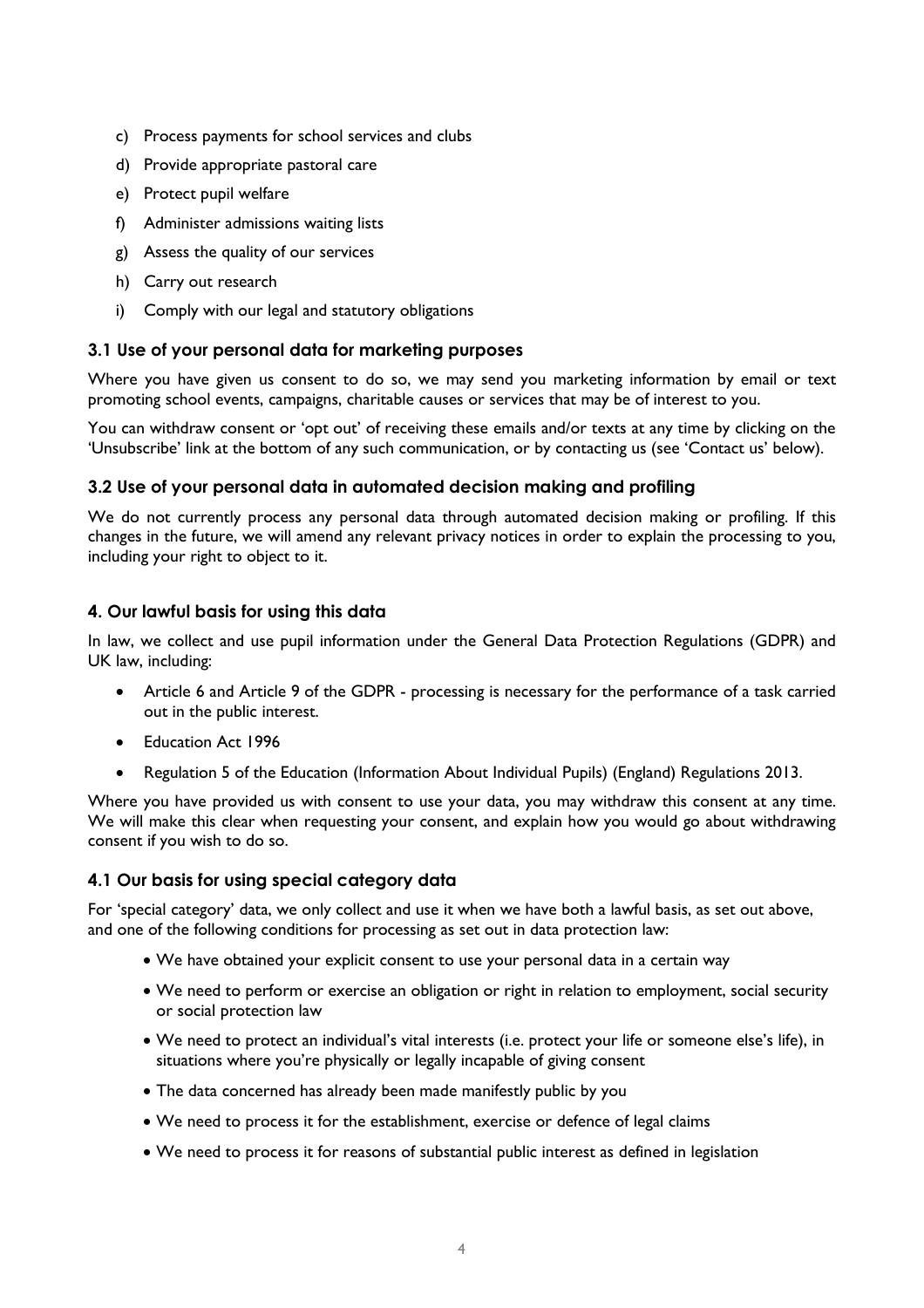- We need to process it for health or social care purposes, and the processing is done by, or under the direction of, a health or social work professional or by any other person obliged to confidentiality under law
- We need to process it for public health reasons, and the processing is done by, or under the direction of, a health professional or by any other person obliged to confidentiality under law
- We need to process it for archiving purposes, scientific or historical research purposes, or for statistical purposes, and the processing is in the public interest

For criminal offence data, we will only collect and use it when we have both a lawful basis, as set out above, and a condition for processing as set out in data protection law. Conditions include:

- We have obtained your consent to use it in a specific way
- We need to protect an individual's vital interests (i.e. protect your life or someone else's life), in situations where you're physically or legally incapable of giving consent
- The data concerned has already been made manifestly public by you
- We need to process it for, or in connection with, legal proceedings, to obtain legal advice, or for the establishment, exercise or defence of legal rights
- We need to process it for reasons of substantial public interest as defined in legislation

#### <span id="page-4-0"></span>**5. Collecting this data**

While the majority of information we collect about you is mandatory, there is some information that can be provided voluntarily.

Whenever we seek to collect information from you, we make it clear whether you must provide this information (and if so, what the possible consequences are of not complying), or whether you have a choice.

Most of the data we hold about you will come from you, but we may also hold data about you from:

- Local authorities
- Government departments or agencies
- Your children
- Police forces, courts, tribunals

#### <span id="page-4-1"></span>**6. How we store this data**

We keep personal information about your child while they are attending our school. We may also keep it beyond their attendance at our school if this is necessary. Our Retention Schedule sets out how long we keep information about pupils. The schedule is available upon request by emailing [DPO@nishkamschools.org](mailto:DPO@nishkamschools.org)

We have put in place appropriate security measures to prevent your child's personal information from being accidentally lost, used or accessed in an unauthorised way, altered or disclosed.

We will dispose of your child's personal data securely when we no longer need it.

#### <span id="page-4-2"></span>**7. Who we share data with**

We do not share information about you with any third party without consent unless the law and our policies allow us to do so.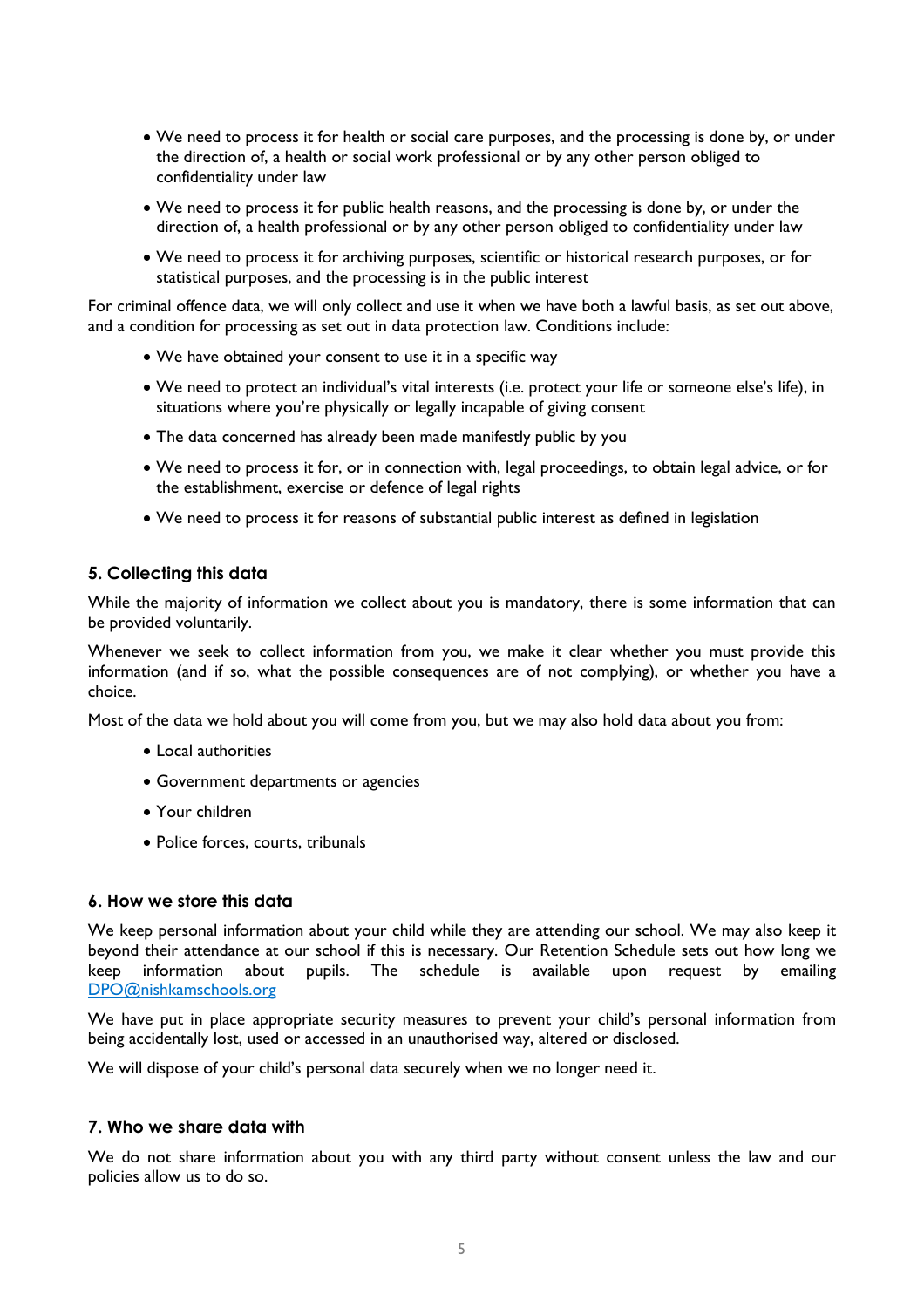Where it is legally required, or necessary (and it complies with data protection law), we may share personal information about you with:

- The Local Authority to meet our legal obligations to share certain information with it, such as safeguarding concerns and information about exclusions
- Government departments or agencies
- OfSTED
- Catering
- ICT Provider
- Financial organisations
- Our auditors
- Survey and research organisations
- Health authorities
- Security organisations
- Health and social welfare organisations
- Professional advisers and consultants
- Charities and voluntary organisations
- Police forces, courts, tribunals

#### **7.1 Transferring data internationally**

We may share personal information about you with the following international third parties outside of the European Economic Area, where different data protection legislation applies.

Where we transfer your personal data to a country or territory outside the European Economic Area, we will do so in accordance with data protection law.

In cases where we have to set up safeguarding arrangements to complete this transfer, you can get a copy of these arrangements by contacting us.

#### <span id="page-5-0"></span>**8. Your rights**

#### **8.1 How to access personal information that we hold about you**

You have a right to make a 'subject access request' to gain access to personal information that we hold about you.

If you make a subject access request, and if we do hold information about you, we will (subject to any exemptions that may apply):

- Give you a description of it
- Tell you why we are holding and processing it, and how long we will keep it for
- Explain where we got it from, if not from you
- Tell you who it has been, or will be, shared with
- Let you know whether any automated decision-making is being applied to the data, and any consequences of this
- Give you a copy of the information in an intelligible form